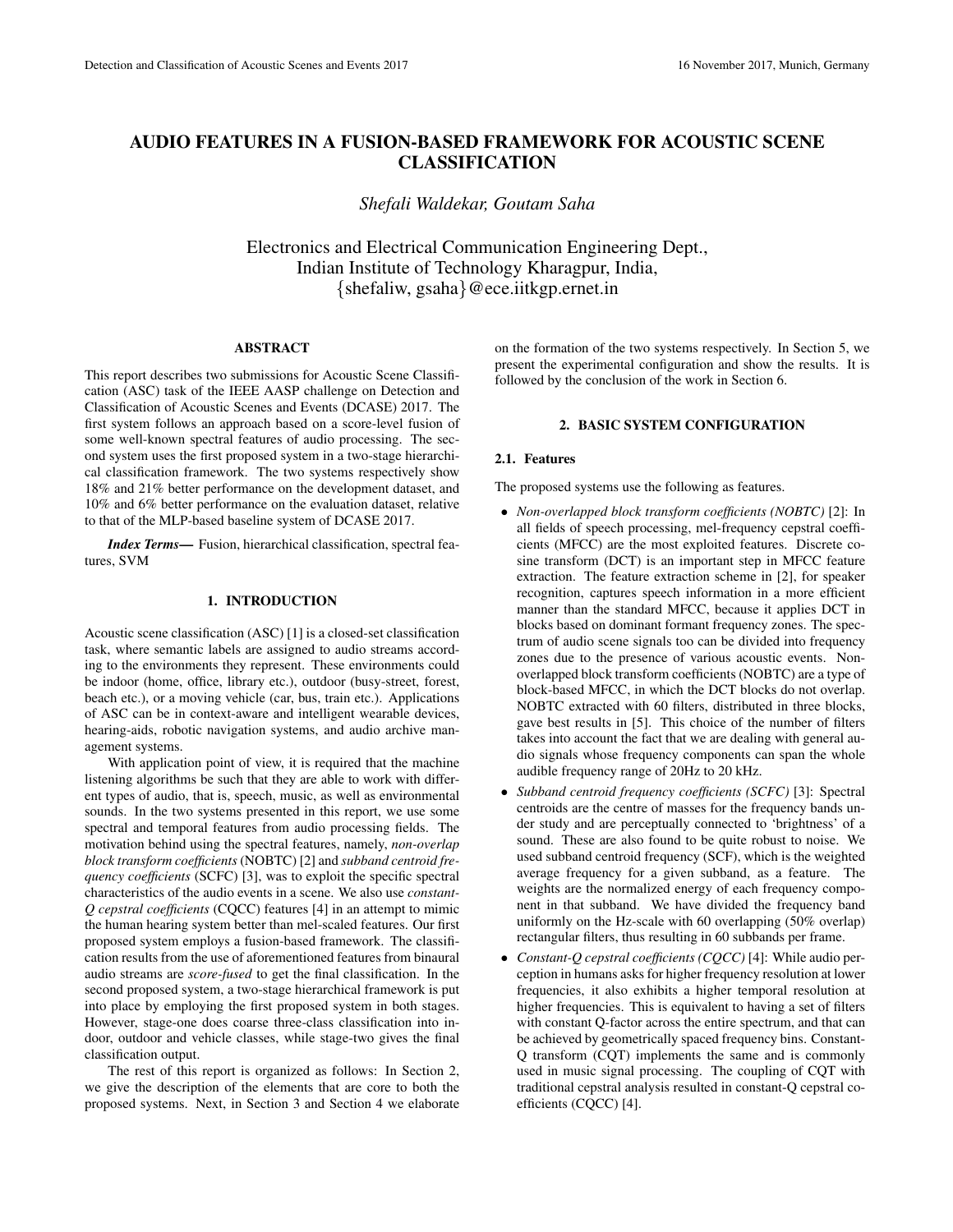• *Short-term (ST) time and frequency features* [6]: Short-term features, such as zero crossing rate (ZCR), energy, entropy of energy, spectral centroid, spectral spread, spectral flux, spectral roll-off point, spectral entropy, harmonic ratio, and fundamental frequency, are found to possess the ability to discriminate between various sounds [6]. Since acoustic scenes are a collection of multiple environmental sounds, these features are expected to add to the information captured by cepstral features.

In our experiments, it was found that the inclusion of delta features improved the performance for NOBT coefficients, but not so with CQCC and SCFC. The addition of double-delta features did not benefit in any case.

# 2.2. Classifier

In our system, we have used SVM with RBF (radial basis function) kernel. Since SVM is a binary classifier, in order to determine a decision criterion for multi-class ASC, we have combined multiple SVMs following one-versus-one approach. Thus, for  $N$  classes,  $N(N - 1)/2$  classifiers are made, where each one trains on data from two classes. The decision criterion estimates the class of an unknown sample by evaluating the distance between the featurepoint and the separating hyperplanes learned by the SVMs. Each binary classification is deemed to be a voting where votes are cast for all data points. The class with the maximum votes acquires a data point in the end.

### 2.3. Fusion strategy

SVM requires that each data sample is represented as a vector. For this purpose mean and standard deviation are considered as a good representation of the whole data [7]. The audio of DCASE challenge was recorded in binaural format, i.e., the two channels carried different values. One possible way of working with such data is to process the channels separately and then combine their results in a way such as score-level fusion. In score-level fusion, the classifier output is combined such that appropriate weights are given to the decisions of different participating systems. In this case, the system performing better should be given more weight in the decision making. Weights can be fixed empirically, but the process is cumbersome and also not robust. We have used the weight optimization algorithm followed by FoCal Multi-class toolkit [8], which uses the classification performance of each classifier and applies logistic regression to derive appropriate weights for score fusion.

#### 3. PROPOSED SYSTEM 1

The block diagram for the first proposed system is shown in Fig. 1. In this system, the data of both the channels are individually processed. The required features are extracted from windowed frames of pre-emphasized audio and then across-frames mean and standard deviation are calculated. These vectors are used to train the SVM corresponding to each feature. The scores from the feature-wise classifiers are fused to generate channel-wise scores, which in turn are fused to generate the final scores. During development, a k-fold cross-validation setup was used. The weights for fusion were obtained from test portion of the folds and were saved for later use in system testing. The data for testing comes from the evaluation dataset and follows a path similar to that of development. However, in this case, whole development data is used for training the SVMs.



Figure 1: Block diagram of fusion-based Proposed System 1

The means of the fold-wise weights obtained during development are now used as weights for fusion of scores.

#### 4. PROPOSED SYSTEM 2

The second proposed system is based on the concept of hierarchy. The data is divided into three classes as given in Table 1. The block diagram of this system is shown in Fig 2. For this system, we have used the architecture of the fusion-based Proposed System 1 (PS 1) in both stages. In the first stage, there is a three-class classifier which classifies the incoming audio streams for testing as belonging to either indoor, outdoor or vehicle class. The 'Coarse Labelling' block does the job of grouping the audio streams from training in three classes and changing labels accordingly. In the second stage, the results of the first stage are divided by class labels and supplied to three separate classifiers according to the class. Note that at this stage there is a six-class, a five-class and a four-class classifier for indoor, outdoor and vehicle class, respectively. The labels predicted by these systems are then put together by 'Label Combiner' to give the final predicted labels according to the test streams.

Table 1: Class-division for two-stage classification

| <b>Stage</b> | <b>Class</b>                                                                                |                                                                                    |                                |  |
|--------------|---------------------------------------------------------------------------------------------|------------------------------------------------------------------------------------|--------------------------------|--|
| One          | Indoor                                                                                      | Outdoor                                                                            | Vehicle                        |  |
| Two          | cafe/restaurant,<br>grocery store,<br>home,<br>library,<br>metro station,<br>$\alpha$ ffice | lakeside beach,<br>city center,<br>forest path,<br>urban park,<br>residential area | bus,<br>car,<br>train,<br>tram |  |

# 5. RESULTS

#### 5.1. Experimental Framework

We have used the development dataset of TUT Acoustic Scenes 2016 [9] and TUT Acoustic Scenes 2017 [10] in our experiments. The two datasets differ from each other only in the length of the audio streams (30sec for 2016 and 10 sec for 2017). From all the data samples, NOBTC, SCFC and ST features were extracted by applying Hamming window on 20 ms frame having 50% overlap. Preemphasis to the audio signals was done by a factor of 0.97. Filterbank of 60 filters was used for NOBTC (triangular filters) and SCFC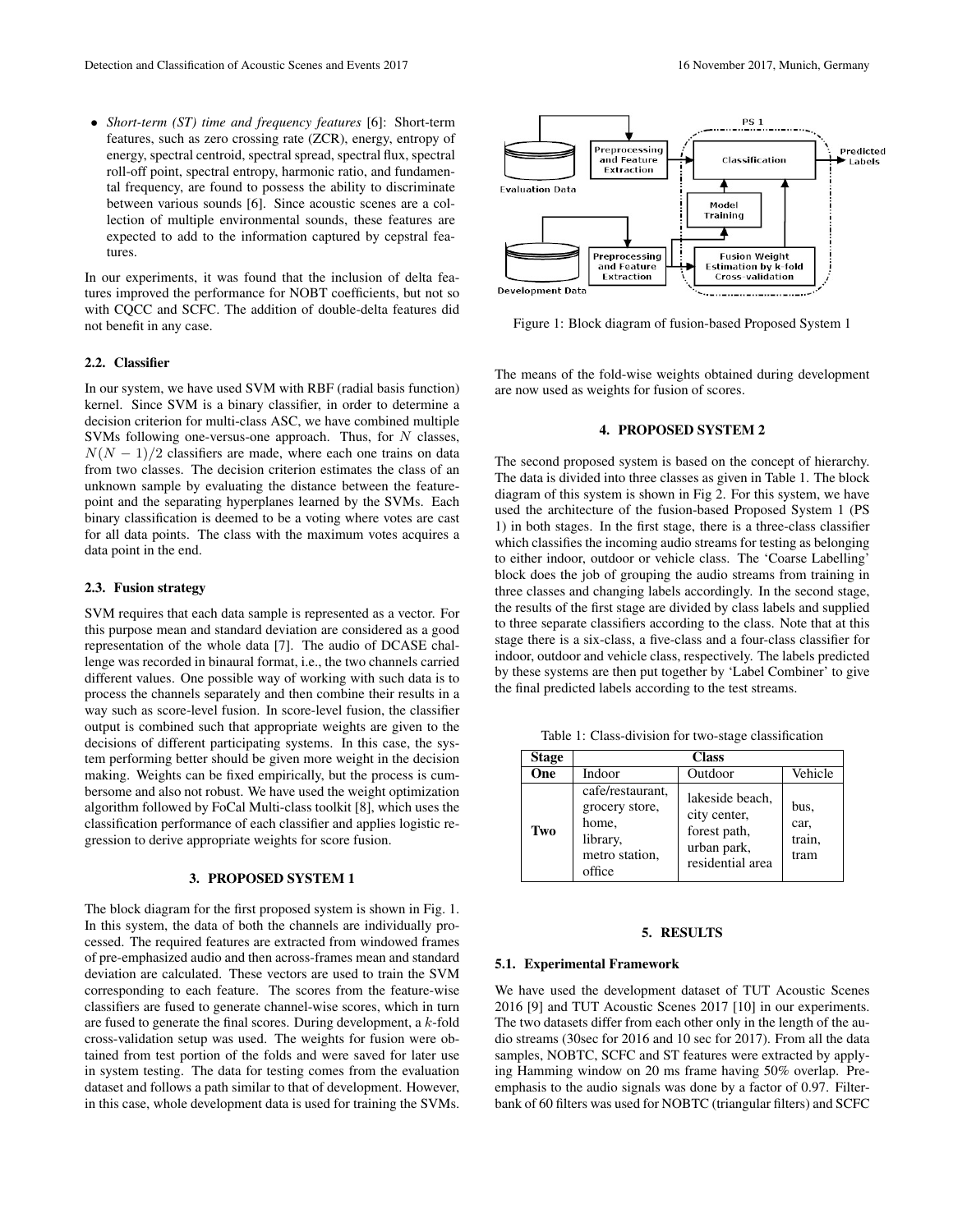

Figure 2: Block diagram of hierarchy-based Proposed System 2

(rectangular filters). The parameters for CQCC features given in [4] were used here. Delta (∆) features, evaluated with a 3-frame window, were appended only for NOBTC. Frame-wise mean and standard deviation of the features were given as input to SVM classifier with RBF kernel. According to the DCASE challenges' ASC task setup, development data is partitioned into  $k$  folds, where  $k=4$  for both 2016 and 2017. The fold-wise mean of classification accuracy was used as the performance metric.

### 5.2. Performance on Development Data

The results of Proposed System 1 on both the datasets is shown in Table 2. It can be seen here that different features perform differently on both the channels. When the data length is longer, i.e. 2016 challenge data, Channel 1 performed better classification than channel 2, while, with reduced data length the two channels' performance was equivalent. Nevertheless, both channels carried complementary information and that is why the fusion resulted in improvement.

Table 2: Proposed system 1: Mean accuracies and standard deviation with 4-fold Cross-validation on two datasets

|                        | <b>TUT Acoustic Scenes 2016</b> |                  | <b>TUT Acoustic Scenes 2017</b> |                  |
|------------------------|---------------------------------|------------------|---------------------------------|------------------|
| System                 | <b>Channel 1</b>                | <b>Channel 2</b> | <b>Channel 1</b>                | <b>Channel 2</b> |
| $ST+SVM$               | $48.71 \pm 8.48$                | $51.37 + 7.04$   | $48.93 + 1.85$                  | $50.90 \pm 3.73$ |
| <b>SCFC+SVM</b>        | $74.03 \pm 2.05$                | $71.80 \pm 1.43$ | $74.16 \pm 2.51$                | $73.09 + 2.97$   |
| <b>COCC+SVM</b>        | $70.70 + 5.03$                  | $70.26 + 4.26$   | $74.67 + 2.10$                  | $73.92 + 1.54$   |
| $N$ OBT+ $\Delta$ +SVM | $76.23 + 1.39$                  | $70.60 \pm 4.32$ | $78.04 + 1.78$                  | $75.57\pm4.0$    |
| <b>Score (Feature)</b> | $82.91 \pm 3.08$                | $79.66 \pm 6.11$ | $82.57 \pm 3.86$                | $82.93 + 2.13$   |
| <b>Score (Channel)</b> |                                 | $85.30 + 3.88$   | $86.32 + 2.54$                  |                  |

Table 3 shows the accuracy obtained at both the stages of Proposed System 2 on datasets of both the challenges. This system has shown better performance than the earlier one, with the improvement more prominent on 2016 dataset than on 2017 dataset. Again, length of the data could be given credit for the improvement.

For each acoustic scene, there are 312 segments (52 minutes of audio) in the development dataset of this challenge. The baseline system for the challenge is multilayer perceptron (MLP) based system which used mel-band log energies as features and reported an overall classification accuracy of 74.8%. Both the proposed systems have performed considerably better than baseline system on the given development dataset, wherein the second system's performance was superior. In Fig 3, we pictorially show the classwise performance of both the proposed systems on the current chal-

lenge's development dataset. It can be observed in this picture that most of the misclassification have remained unaffected, probably due to the use of same classifiers in both stages. Nonetheless, misclassifications in broader classes have reduced in the twostage framework. For example, 'cafe/restaurant' is not marked as 'city center' or 'tram','library' is not marked as 'train' and 'tram' is not labeled as 'grocery store' by the hierarchical system. On the other hand, some inter-broad-class misclassifications have newly occurred, like 'city center' as 'park' and 'forest path' as 'residential area'.

Table 3: Proposed system 2: Mean accuracies and standard deviation for the two stages on both the development data

|                | <b>TUT Acoustic Scenes 2016</b> | <b>TUT Acoustic Scenes 2017</b> |
|----------------|---------------------------------|---------------------------------|
| Stage 1        | $96.27 \pm 1.26$                | $96.78 \pm 0.82$                |
| <b>Stage 2</b> | $90.86 \pm 1.79$                | $88.78 \pm 2.29$                |

### 5.3. Performance on Evaluation Data

The evaluation dataset for this challenge consists of total 1620 segments (270 min of total data). The reported accuracy of the baseline system on this data is 61.0% (58.7-63.4). The two systems presented in this report gave an accuracy of 67.0% (64.7-69.3) and 64.9% (62.6-67.2) respectively. It is noteworthy here that the Proposed System 2, whose performance was better than the Proposed System 1 on the development dataset, has performed poorly during evaluation. Also, both the system's relative improvement over baseline's performance has deteriorated on evaluation data.

# 6. CONCLUSION

In this technical report, we have described two systems for the acoustic scene classification task (Task 1) of DCASE challenge 2017. The first system applied fusion of well-known audio processing features to produce classification better than the baseline system. The second system employed the first system in a twostage hierarchy and performed better than the first system on the development dataset. During evaluation, however, the performance of the first system was better. This could have been caused due to over-fitting, which calls for more analysis during system development.